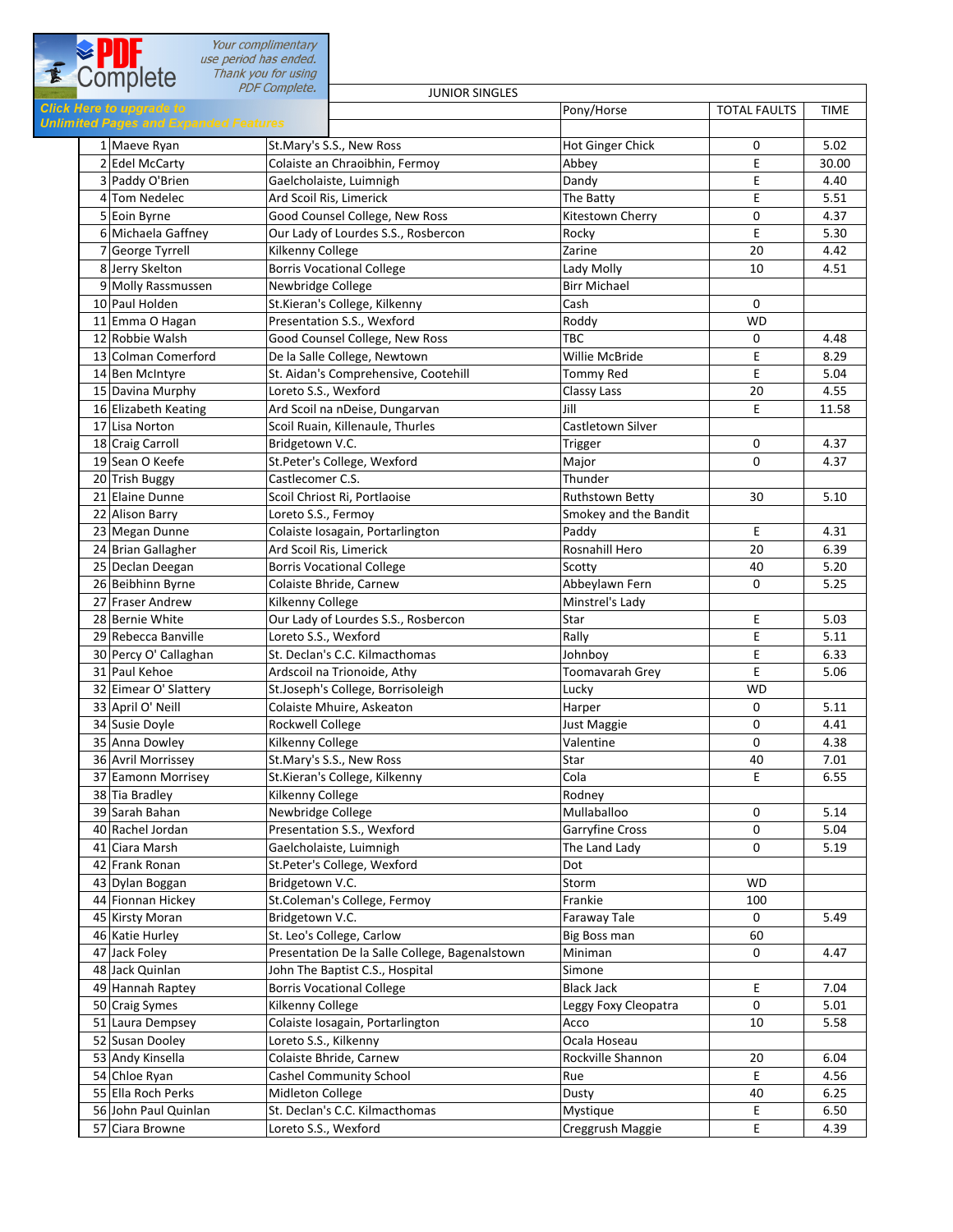Your complimentary use period has ended. Thank you for using **1** *EXECUTER PDF Complete.* Separation of the CASTLECOMERCIAL CASTLECOMERCIAL CASTLECOMERCIAL CASTLECOMERCIAL CASTLECOMERCIAL CASTLECOMERCIAL CASTLECOMERCIAL CASTLECOMERCIAL CASTLECOMERCIAL CASTLECOMERCIAL CASTLECOMERCIAL **Slick Here to upgrade to example the straph Turner St. Peters' College, Wexford Nyinski** Nyinski Unlimited Pages and Expanded Features and Deise, Dungarvan Sugar 0 6.04 61 Meabh Charlton Loreto Abbey, Dalkey Little Tinker E 6.31 62 Max Browne Kildare Town C.S. Pluto Pluto 40 63 Madeline Byrne Kilkenny College Research Belle E 5.07 64 Ciaran Costello **Ard Scoil Ris, Limerick** E 7.25 65 Rory Doyle Scoil Aireagail, Ballyhale Maggie Maggie E 66 Jamie Kavanagh Borris Vocational College Smokey E 6.13 67 Rebecca Murphy St.Mary's S.S., New Ross Ballybrit Tom E 5.44 68 Hugh McOwen St.Kieran's College, Kilkenny St.Kieran's College, Kilkenny 69 Anabelle Wynn Jones St.Joseph's College, Borrisoleigh Casper the Jasper WD 70 Harry Browne **Kilkenny College Finn** 0 4.38 71 Caitlin Buckley Rockwell College Cheeky WD 72 Jennifer Hennessy St. Mary's High School, Midleton Coolteen Diamond  $0 \t 4.22$ 73 Robert Wade Cashel Community School Dancer E 4.41 74 Leanne Fitzpatrick Colaiste Iosagain, Portarlington Gill Gill Colaiste Iosagain, Portarlington Gill Colaiste I 75 Aaron Boggan Bridgetown V.C. Magic 20 5.31 76 Eimear Jackman Scoil Chonglais, Baltinglas Odins Pride 30 5.56 77 Allan Persse Scoil Aireagail, Ballyhale Minnie Milan Minnie Milan 20 (6.41) 78 Sadhbh de Barra **Laurel Hill, Limerick** Rocklands Rebel E 4.18 79 Jennifer Delaney Castltroy College, Limerick Castles Lady Saphira E 6.37 80 Edmond Roche St.Coleman's College, Fermoy Queen Lilly 81 Shauna Hayes Castlecomer C.S. Castle Control operable 60 5.25 82 Shannon Hynes Presentation S.S., Wexford Vina Una 20 5.39 83 Katie McGuinness Colaiste Bride, Enniscorthy Blazing Prince 0 4.13 84 Orla Harrington Newbridge College Night Light Light Light Light 85 Sean Staples St.Peter's College, Wexford St.Peter's College, Wexford E 5.46 86 John O Donoghue John The Baptist C.S., Hospital Gulnnara E 4.21 87 Brigitta Doran Borris Vocational College Cody Cody Cody WD 88 Niamh Brennan Loreto S.S., Kilkenny My Fair Maiden 60 5.15 89 Chloe O'Connor Loreto S.S., Wexford Lurgan Jessie 0 5.20 90 George Connolly **Kilkenny College Epic Wildfire** Epic Wildfire E 4.46 0 5.45 91 Roisin Stephenson St.Mary's S.S., New Ross St.Mary's Leon Houdini 92 Billy Seymour St.Joseph's College, Borrisoleigh Padjo E 4.38 93 Mark Collins Rockwell College Rockwell College Rockwell Conquestador 20 5.15 94 John Dillon St.Kieran's College, Kilkenny Champ 95 Jordan Hart Scoil Chonglais, Baltinglas Ben Ben 80 80 6.53 96 Sophie Cairns **May Accord College** Mayday Cruise Mayday Cruise Mayday Cruise 97 Conor Bergin Castlecomer C.S. Lucy E 5.29 98 Cailtlinn Mulligan Kinsale C.S. Sparker E 4.78 99 Maggie Renehan Loreto S.S., Kilkenny Lucky Lane Lucky Lane 100 Niamh O'Brien Loreto S.S., Wexford Mr.Nicki E 7.23 101 Vickey McMullan Colaiste Iosagain, Portarlington Chloe E 13.08 102 Ciara Kearns St.Mary's S.S., Nenagh Ballycarrig Dancer E 4.48 0 4.40 103 Fionnuala Gleeson Scoil Ruain, Killenaule, Thurles Delboy 104 Elaine McGuiness Colaiste Bride, Enniscorthy Inch Lady Clio E 8.14 105 Cian Haddock Colaiste Mhuire, Askeaton Olly 0 6.23 106 Sam Baker Kilkenny College College Reserves College 0 4.39 107 Edmond Cleary St.Peter's College, Wexford Miley 0 5.10 108 Caoimhe Sweeney Mewbridge College Kippure Steeple Jack 0 4.33 109 Jim Redmond Good Counsel College, New Ross Humndinger 10 10 3.57 110 Darragh Doyle Scoil Aireagail, Ballyhale Indian Express 1998 (Indian Express 40 4.25 111 Patrick Gleeson John The Baptist C.S., Hospital Patch 0 4.12 E 4.45 112 Eoin Shaw Scoil Ruain, Killenaule, Thurles Lornzo Cad 113 Richard O' Donoghoe St.Joseph's College, Borrisoleigh Mister Snickers 0 4.35 114 Thomas Gillen St.Kieran's College, Kilkenny St.Kieran's College, Kilkenny 115 Leagh Cummins St.Mary's S.S., New Ross Rathturtin 0 116 Clodagh Walshe Loreto S.S., Wexford Bobalicious Bobalicious 20 | 5.56 117 Natasha Harding St. Annes S.S., Tipperary Town Maverick